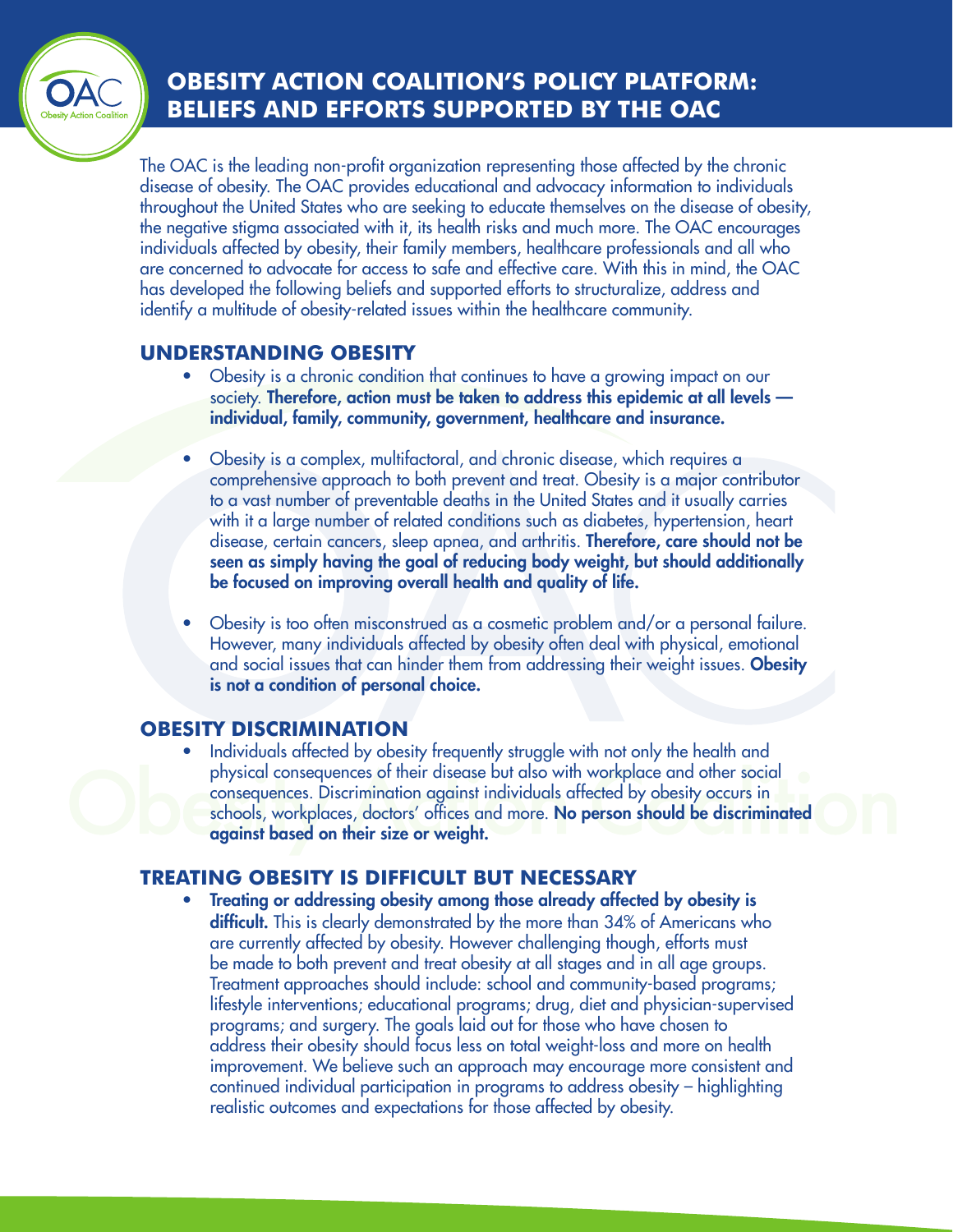#### **INSURERS AND OBESITY COVERAGE**

• Health insurance should provide care for obesity as a standard benefit – establishing coverage for the most appropriate and proven prevention and treatment methods to address the given stage of overweight or obesity. Recognizing obesity as a chronic disease, insurance should also cover necessary long-term follow-up care for obesity treatment. Patients must have access to this comprehensive treatment approach through reasonable means and this access to care should not be hindered by undue tests or prerequisites on the part of the patient.

#### **EMPLOYERS AND OBESITY**

- Employers are impacted by obesity because of increased healthcare costs, absenteeism and workers compensation, which can often be associated with obesity. Companies should provide comprehensive obesity prevention and treatment programs for their employees and employ incentive programs (such as discounted health club memberships, availability of healthier food choices at work, etc.) where possible.
- While incentive programs should be encouraged, we believe that punitive measures (higher premiums, penalties for non-participation, etc.) should not be utilized as a catalyst for individuals to address their obesity. Further stigmatization and penalization of this population often elicits a response counter to the goal of the original penalty.

### **GOVERNMENT AND OBESITY**

- Government should take the same serious action regarding obesity as it does with other disease states. Government needs to tap into existing resources, organizations and individuals affected in order to gain a clear understanding of obesity and proven prevention and treatment methods.
- Government must improve funding for research on obesity as well as the outcomes of any prevention and/or treatment programs attempted. In addition, as obesity is recognized as a significant health epidemic, the National Institutes of Health should form a National Institute of Obesity. In addition, policymakers should develop dynamic new collaborations and collective actions across federal and state agencies, between private and public entities and industries, individuals and communities, which the Institute of Medicine recommends as essential to successfully addressing our country's obesity epidemic.
- Government can improve access to healthy foods by incentivizing/subsidizing high quality foods, making such foods more widely available and requiring the purchase of nutritious foods in government assistance programs.

### **INDIVIDUALS AND OBESITY**

- Individuals need to be encouraged to discuss their weight and its impact on their health with their healthcare providers. In turn, healthcare providers need adequate training, support, reimbursement and pathways to track, discuss and address weight issues with their patients. Addressing obesity takes a partnership between the individual affected and their healthcare team.
- Individuals, through increased messaging about the health impact of obesity and the incentives/opportunities listed above, need to make healthy food choices and increase physical activity.